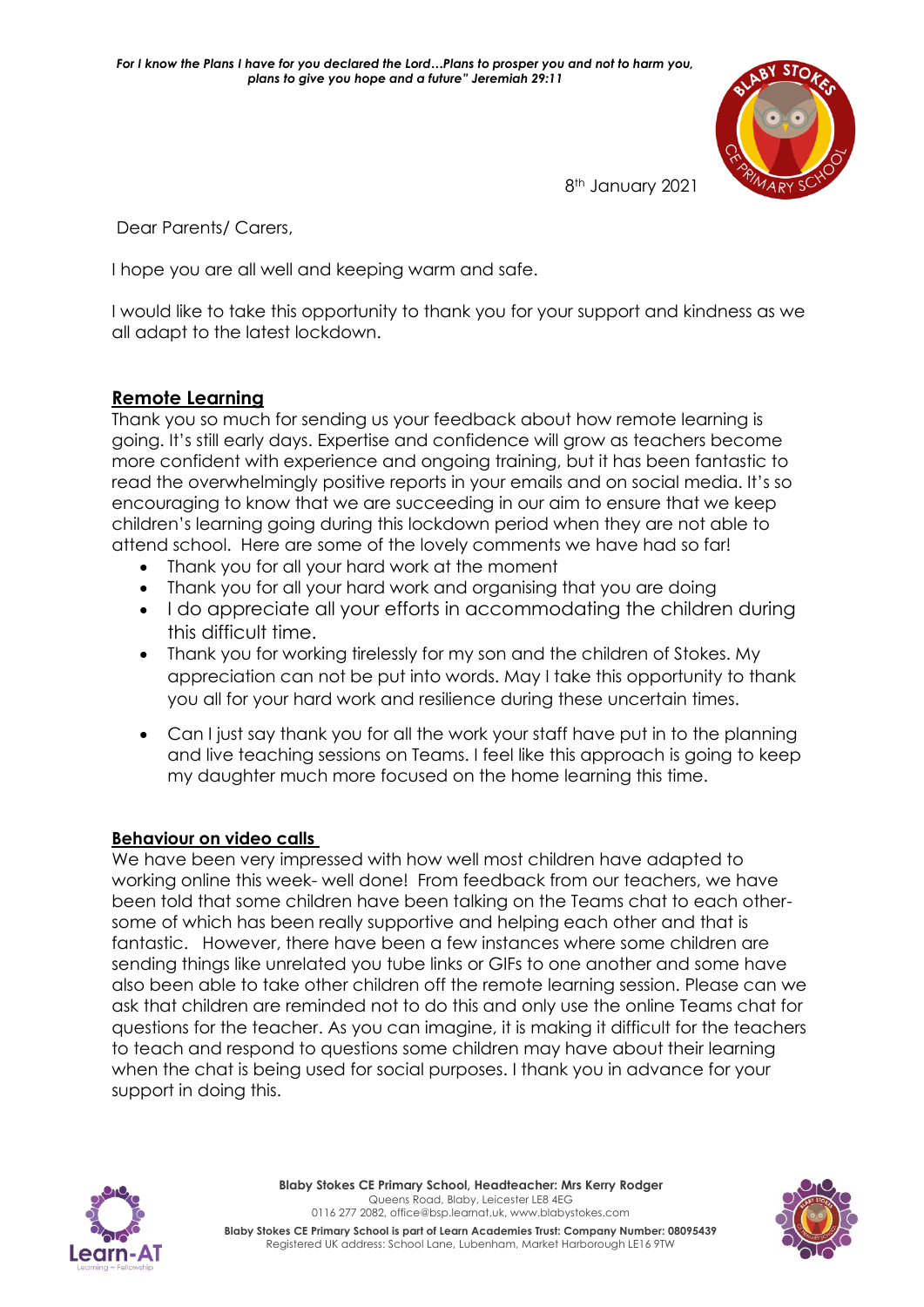### **Key Worker Places**

Thank you so much for the response last week when we emailed out to ask you all to really consider if your child had to come to school. Instead of having 220 children in school, we've had an average of 90 per day, which is much better although still up by over 20 pupils on the last National lockdown. This must be due to the new definition of a critical key worker.

If one parent/carer in a family is working in a role considered to be critical to the management of the pandemic or the Brexit transition, then their children are entitled to a place in school. However, the latest government guidance for schools (published 7th January 2021) clearly states:

Parents and carers who are critical workers should keep their children at home if *they can.* So even if you work as a critical key worker, please do consider if you can keep children at home as your place is not compulsory. The Government guidance states:

*School attendance has been restricted not because schools are unsafe places, but to reduce the risk of community transmission of a highly transmissible new COVID-19 variant. The higher the number of pupils in school, the greater the risk of increasing community transmission and the higher the risk to vulnerable members of our families and communities. We urge you strongly to think carefully about whether you really need a school place for your children. If one parent or carer in your family is a critical worker, please consider whether you have access to alternative childcare. If you are able to work from home, or you have a partner who can work from home, please consider carefully whether you really need to send your child to school. We want to play our part in reducing community transmission – we can only do that if numbers of pupils mixing in school are kept to an absolute minimum.*

Of course, the children of key workers are not the only group of pupils entitled to a school place. Pupils who are vulnerable need to be in school. There are all kinds of reasons why a child might be considered vulnerable. I am sure you understand that those reasons are always individual and confidential. It's really important we keep precious places in school for the children who really need them. Thank you for responding so promptly to the MS Form to book places for next week. This will now be coming out each week to accommodate people who have to work shift patterns. It will be sent on Tuesday to be completed by12 noon on Thursday to allow us time to consider covering the classes. Thank you.

#### **Staffing Update**

Due to the restrictions that have been put into place by the government and for the safety of both our staff and children, we currently have a few teachers that are working from home so we have other teachers and support staff supporting the children who are in school and teachers supporting the online aspects of the learning. As you will know, Miss Jessop has been poorly for a while and following surgery, is now recuperating at home. Sadly, she also lost her dad just before Christmas, so our thoughts and prayers are with her and her family. Mrs Oxborough will be working from home to protect her and her baby. Mr Fox will be working from home too, as will Miss Chudasama who has also just had a COVID death in her family. All of us working in school are hyper aware of the risks we face every day and we have a very detailed and complicated risk assessment to try to ensure that we don't get this virus which will affect our children's learning even further. We thank you for understanding and supporting us with this.